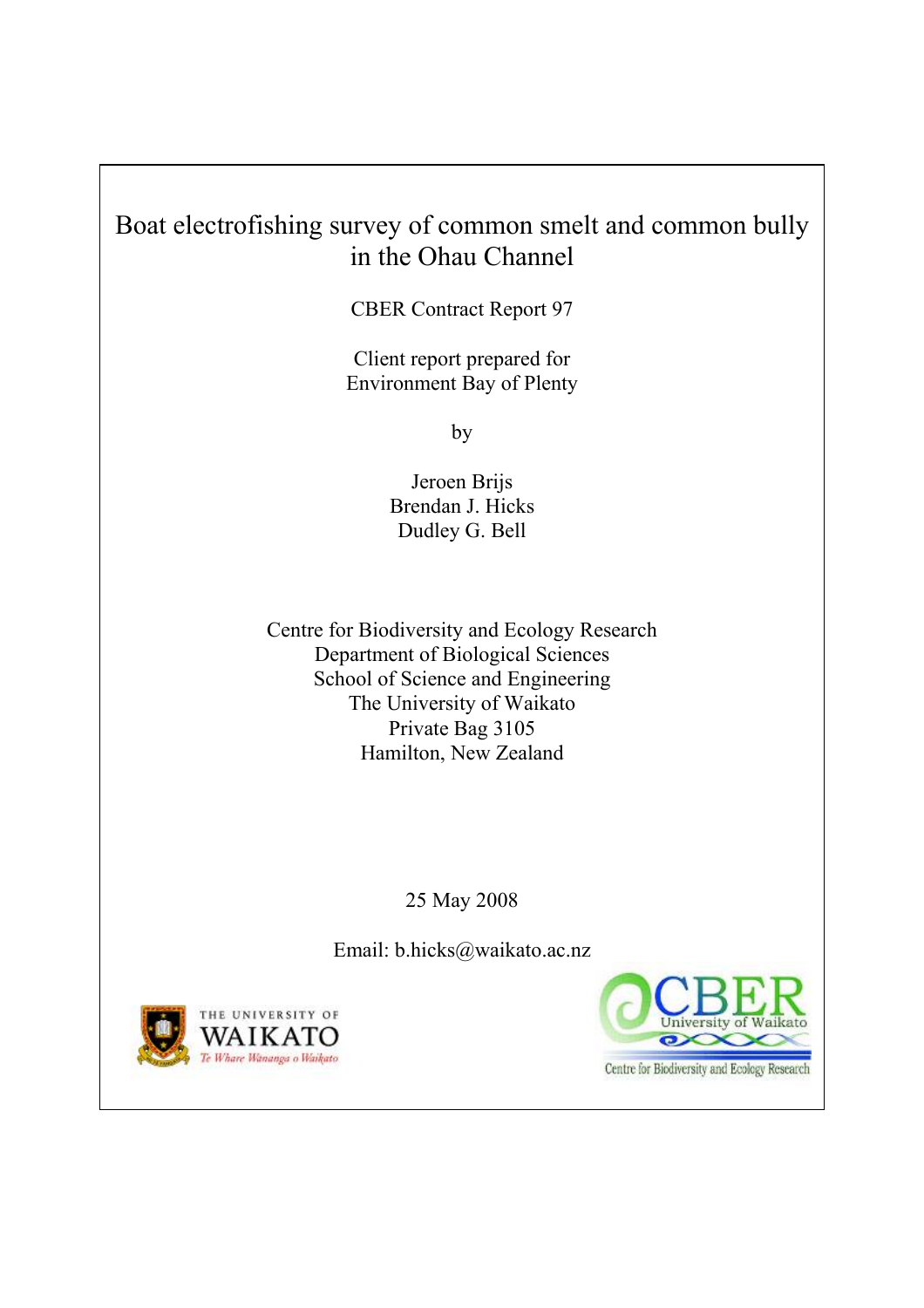#### **Contents**

#### **Tables**

#### **Figures**

| Figure 5. Length-frequency distribution of common smelt captured by boat                |  |
|-----------------------------------------------------------------------------------------|--|
|                                                                                         |  |
| Figure 6. Length-frequency distribution of common bully captured by boat electrofishing |  |
|                                                                                         |  |

Renondel

Rob Donald<br>
Environment Bay of Plenty<br>
University of Waikato Environment Bay of Plenty

*Reviewed by*: *Approved for release by*:

 $\sim$ 

**Page**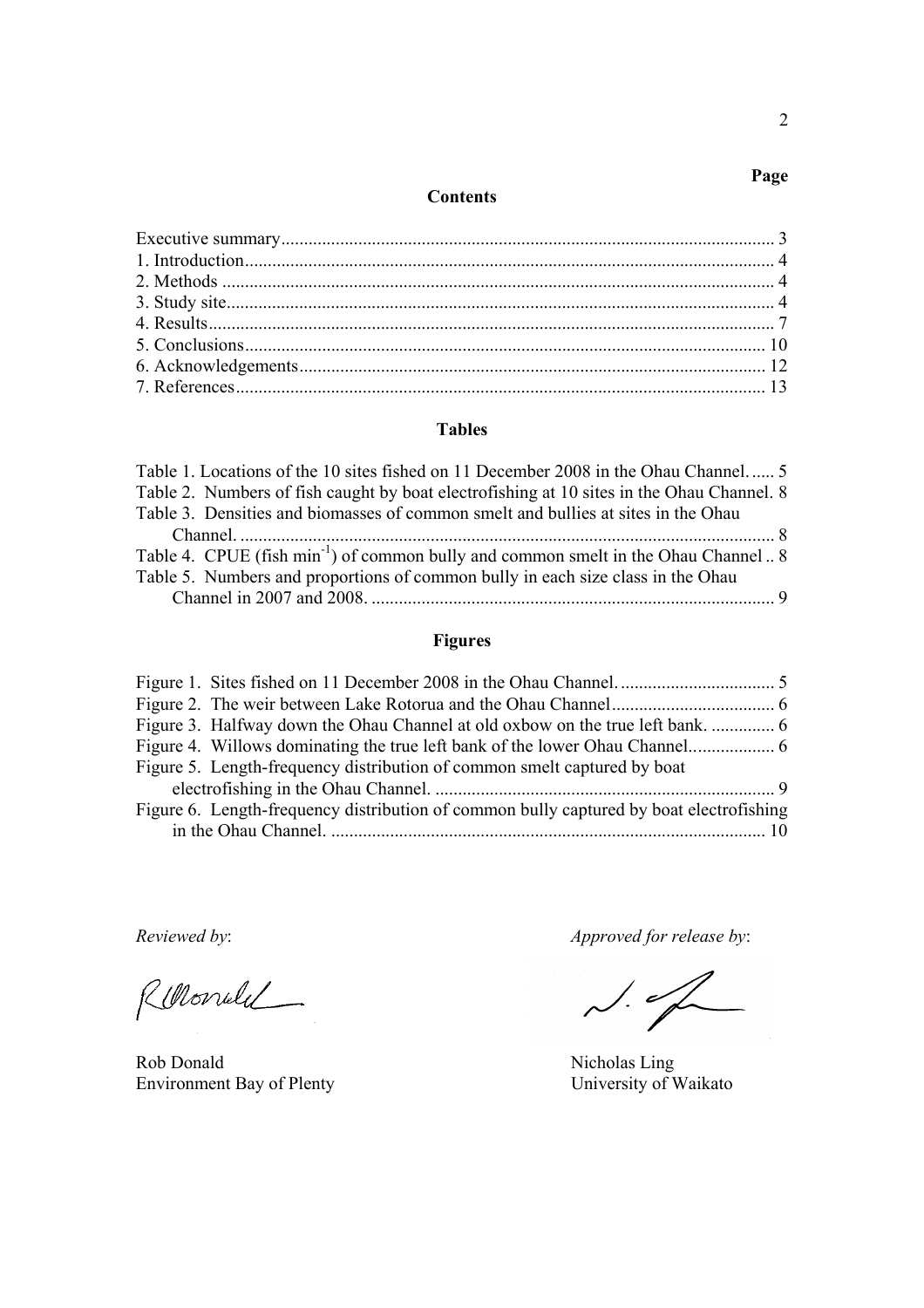#### **Executive summary**

We conducted a boat electrofishing survey of the Ohau Channel, which flows from Lake Rotorua to Lake Rotoiti, on 11 December 2008. The purpose of this was to repeat a survey that took place on 13 December 2007 concerning the longitudinal pattern in densities of common smelt (*Retropinna retropinna*) and common bully (*Gobiomorphus cotidianus*). We caught 776 fish comprising three native species and three introduced species in 2.03 km of fished distance at a total of 10 sites. Native species caught were common smelt, common bully and longfin eel (*Anguilla dieffenbachii*) and introduced species were rainbow trout (*Oncorhynchus mykiss*), goldfish (*Carassius auratus*) and mosquitofish (*Gambusia affinis*). The total area fished was 8,133 m<sup>2</sup> (0.813 ha) giving an estimated density of 9.5 fish  $100 \text{ m}^2$ .

Although we caught fewer fish in total during this survey, numbers of common smelt caught were three-fold greater (311) compared to the 2007 survey (96 ). Common smelt densities varied among the 10 different sites ranging from 0 to 16.9 smelt 100  $m<sup>2</sup>$ . In both 2007 and 2008, common smelt displayed a longitudinal pattern in their distribution along the Ohau Channel. Highest densities were found at sites 1 to 4 (6.5 to 16.9 fish  $100 \text{ m}^2$ ) with the exception of site 3 (0.2 fish  $100 \text{ m}^2$ ) which was a mid-channel habitat. Downstream of site 4, densities of common smelt decreased significantly (0 to 0.7 fish  $100 \text{ m}^{-2}$ ), with only a few individuals captured at each of the remaining sites. Smelt were mainly found in the littoral zones and were generally absent from the mid-channel habitats. Length-frequency distributions gathered in 2008 showed at least two size classes in the smelt population with numbers of adult smelt exceeding numbers of juveniles, which was similar to the results found in the 2007 survey.

Common bully densities varied among the 10 different sites ranging from 0 to 14.2 fish 100 m-2. Approximately 60% fewer common bullies were caught in 2008 compared to 2007. This decrease can largely be attributed to lower fishing efficiency due to the reduction in water visibility in 2008 compared to 2007 (black disc reading was 0.8 m in 2008 compared to 2.0 m in 2007). The combination of poor visibility and the bully's benthic habit made it much more difficult to see the common bullies. In both 2007 and 2008, common bullies showed variable densities throughout the Ohau Channel and the highest densities were associated with beds of macrophytes. There were very low common bully densities in the mid-channel habitats and the willow edge habitat. Sizefrequency distribution data gathered in both 2007 and 2008 show that the common bully population is mainly made up of small bullies  $( $40 \text{ mm}$ )$  which suggests that recruitment is occurring successfully. The numbers of rainbow trout caught were almost three-fold greater in 2008 (31) compared to 2007 (13) and they were mainly found in the two swiftly flowing mid-channel habitats (sites 3 and 6). In both sampling periods, high numbers of trout coincided with the presence of high densities of common smelt near by. Longfin eels and goldfish were captured in both 2007 and 2008 but in each year these fish species were captured at different sites and in low densities. Mosquitofish were observed in 2008 but no attempt was made to quantify them.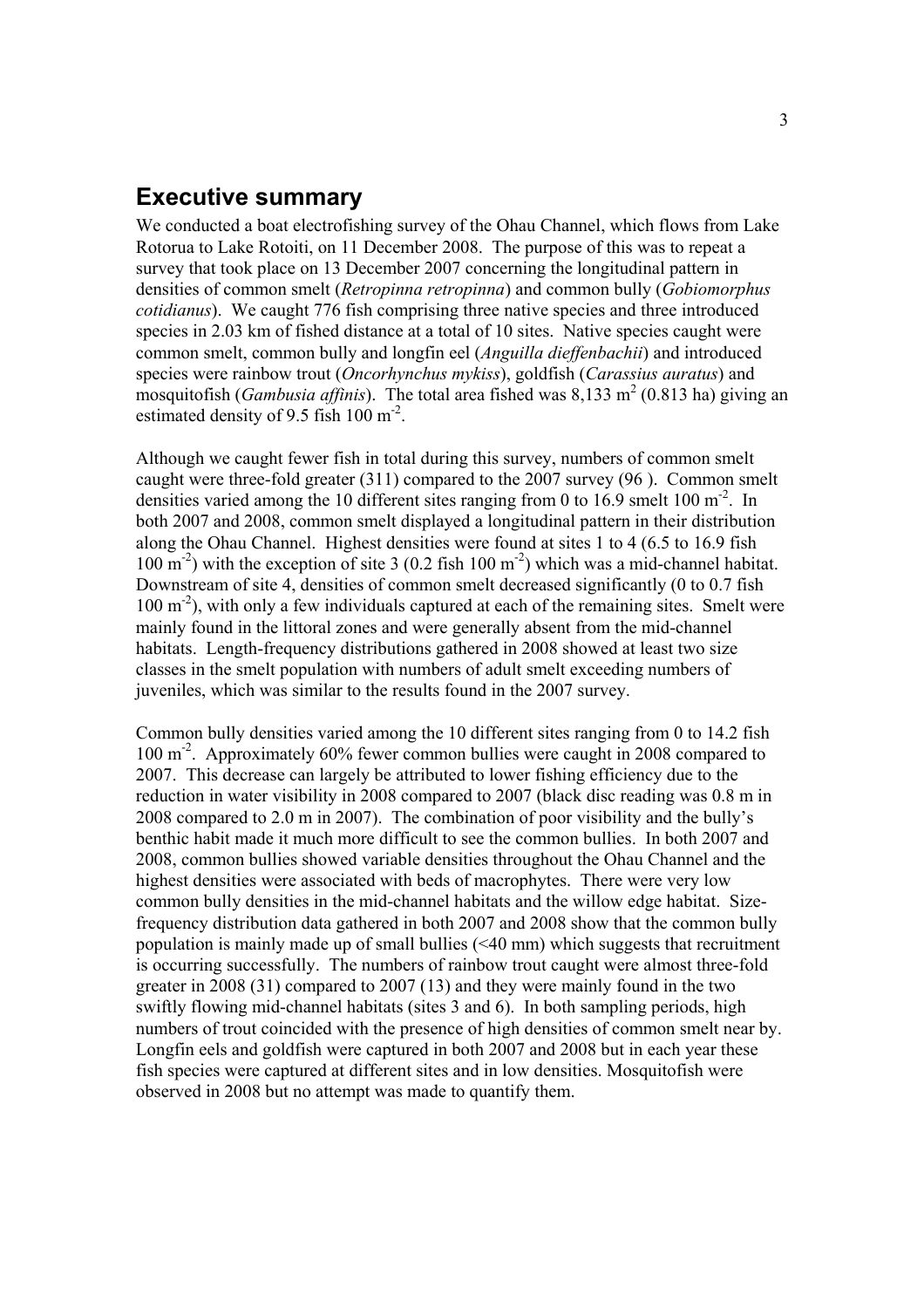## **1. Introduction**

Environment Bay of Plenty (EBOP) contracted the Centre for Biodiversity and Ecology Research (CBER) to conduct a survey of common smelt and common bully abundance by boat electrofishing in the Ohau Channel. An identical survey had been previously carried out on the 13 December 2007. The purpose of the survey was to apply an independent method to estimate the densities of common smelt and bullies in the Ohau Channel at fixed points along the bank which coincided with trap netting sites used by the National Institute of Water and Atmospheric Research (NIWA).

# **2. Methods**

We used a 4.5 m-long, aluminium-hulled electrofishing boat with a 5-kilowatt pulsator (GPP, model 5.0, Smith-Root Inc, Vancouver, Washington, USA) powered by a 6 kilowatt custom-wound generator. Two anode poles, each with an array of six stainless steel droppers, created the fishing field at the bow, with the boat hull acting as the cathode.

We fished 10 sites in the Ohau Channel on 13 December 2007 (Table 1; Figure 1). The sites chosen for electrofishing were based around the sites that NIWA had used for their trap netting survey so that direct comparisons of fish densities using two different methods could be made. Sites 2, 4, 8 and 10 coincided with the NIWA trapping sites and fishing started upstream of the site and carried on downstream past the site. The remaining 6 sites were spread thoughout the Ohau Channel and were chosen for different habitat characteristics so that data representative of the whole channel was collected. All of the sites had a fishing effort of 10 minutes. We attempted to fish most of the habitats found, such as the littoral areas, macrophyte beds and mid-channel habitats for the target species. Eels and trout were also collected, weighed and measured.

Electrical conductivity was measured with a YSI 3200 conductivity meter and horizontal water visibility was measured using a black disc. Specific conductivity for the Ohau Channel, i.e., standardised to  $25^{\circ}$ C, was 183.7  $\mu$ S cm<sup>-1</sup>, so all sites were fished with the GPP set to low range (50-500 V direct current) and a frequency of 60 pulses per second. We adjusted the percent of range setting of the GPP to 70% to give an applied current of 3-4 A root mean square. We assumed from past experience that an effective fishing field was developed to a depth of 2-3 m, and about 2 m either side of the centre line of the boat. We thus assumed that the boat fished a transect about 4 m wide, which was generally consistent with the behavioural reactions of fish at the water surface. This assumption was used to calculate the area fished from the linear distance measured with the onboard global positioning system.

## **3. Study site**

On 11 December 2008 the water temperature was 20.4°C and the water depth fished ranged from 0.20 to 2.8 m. The littoral zones of the Ohau Channel consisted mainly of residential gardens and pasture in the upstream half of the channel (Lake Rotorua end) and riparian willows in the downstream half of the channel (Lake Rotoiti). Submerged macrophytes, such as pondweed (*Potamogeton crispus*) and parrot's feather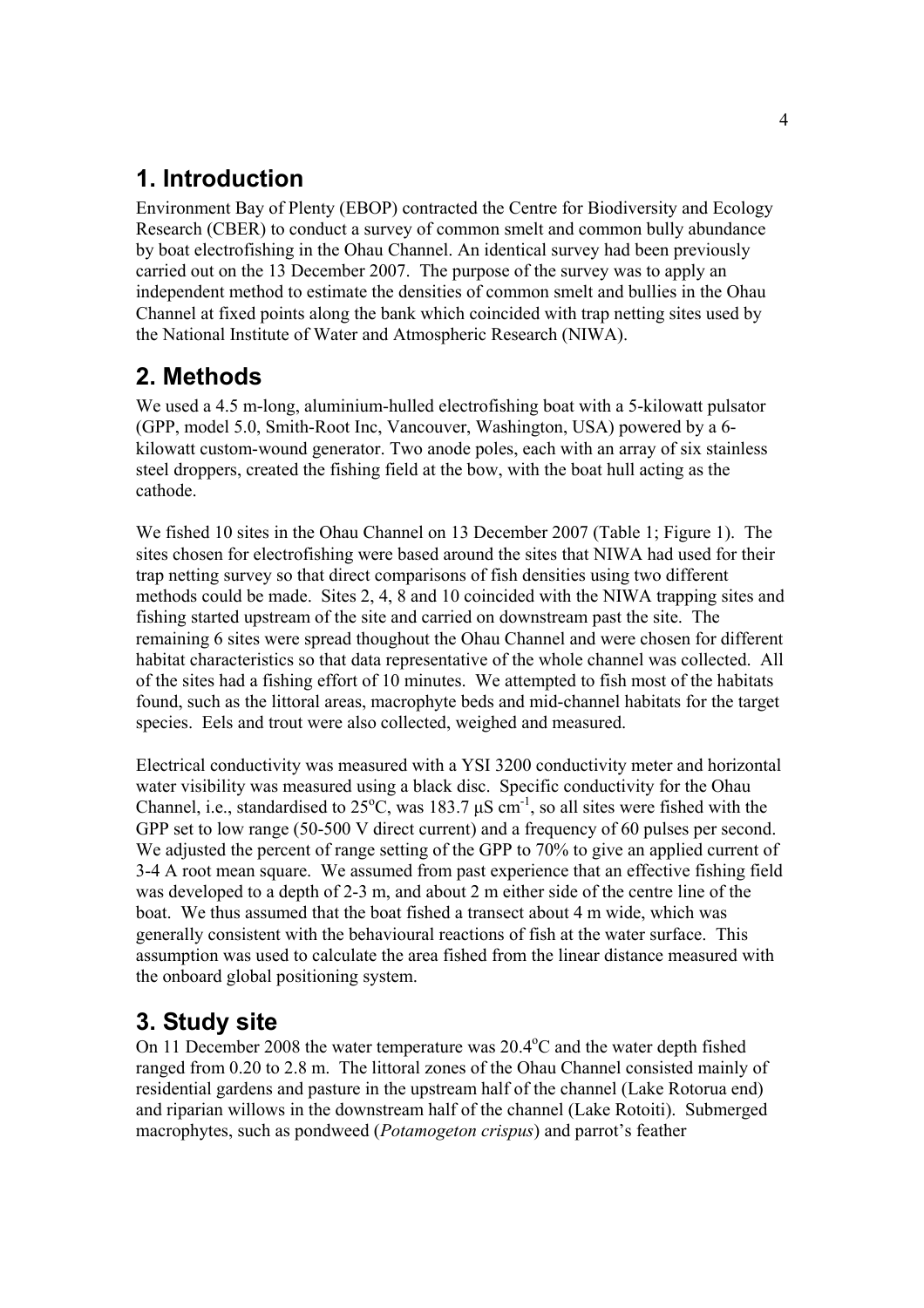(*Myriophyllum aquaticum*), were observed throughout the channel as well as the presence of freshwater mussels (*Echyridella menziesi*) in bare sandy areas. Although no attempt was made to measure the water current flowing through the Ohau Channel on 11 December 2008, it was noticeably faster than the previous fishing on 13 December 2007. This was due to relatively high rainfall events occurring just prior to fishing. The increased flow also had an effect on horizontal water visibility as the black disc reading was significantly lower in 2008 (0.8 m) compared to 2007 (2.0 m).

|             |                                   | <b>Start position for fishing</b> |                      |                     | <b>End position for fishing</b> |  |
|-------------|-----------------------------------|-----------------------------------|----------------------|---------------------|---------------------------------|--|
| <b>Site</b> | Habitat                           | <b>NZMG Easting</b>               | <b>NZMG</b> Northing | <b>NZMG Easting</b> | <b>NZMG</b> Northing            |  |
|             | Edge habitat below weir           | 2801830                           | 6345355              | 2801874             | 6345474                         |  |
| 2           | Edge habitat by net site 1        | 2801901                           | 6345465              | 2802032             | 6345357                         |  |
| 3           | Mid channel habitat by net site 1 | 2801902                           | 6345462              | 2802192             | 6345474                         |  |
| 4           | Edge habitat by net site 2        | 2801975                           | 6345349              | 2802180             | 6345426                         |  |
| 5           | Edge habitat                      | 2802184                           | 6345454              | 2802169             | 6345590                         |  |
| 6           | Mid channel habitat               | 2802184                           | 6345444              | 2802336             | 6345646                         |  |
|             | Edge habitat with side channel    | 2802281                           | 6345656              | 2802456             | 6345636                         |  |
| 8           | Edge habitat by net site 3        | 2802663                           | 6345573              | 2802698             | 6345728                         |  |
| 9           | Willow edge                       | 2802689                           | 6345737              | 2802672             | 6345845                         |  |
| 10          | Edge habitat by net site 4        | 2802770                           | 6346147              | 2802901             | 6346235                         |  |

|--|



Figure 1. Sites fished on 11 December 2008 in the Ohau Channel which flows from Lake Rotorua to Lake Rotoiti. Site codes correspond to locations in Table 1.

The Ohau Channel begins where a weir has been constructed to control the outflow of Lake Rotorua (Figure 2) and the current is relatively strong and fast at this point. As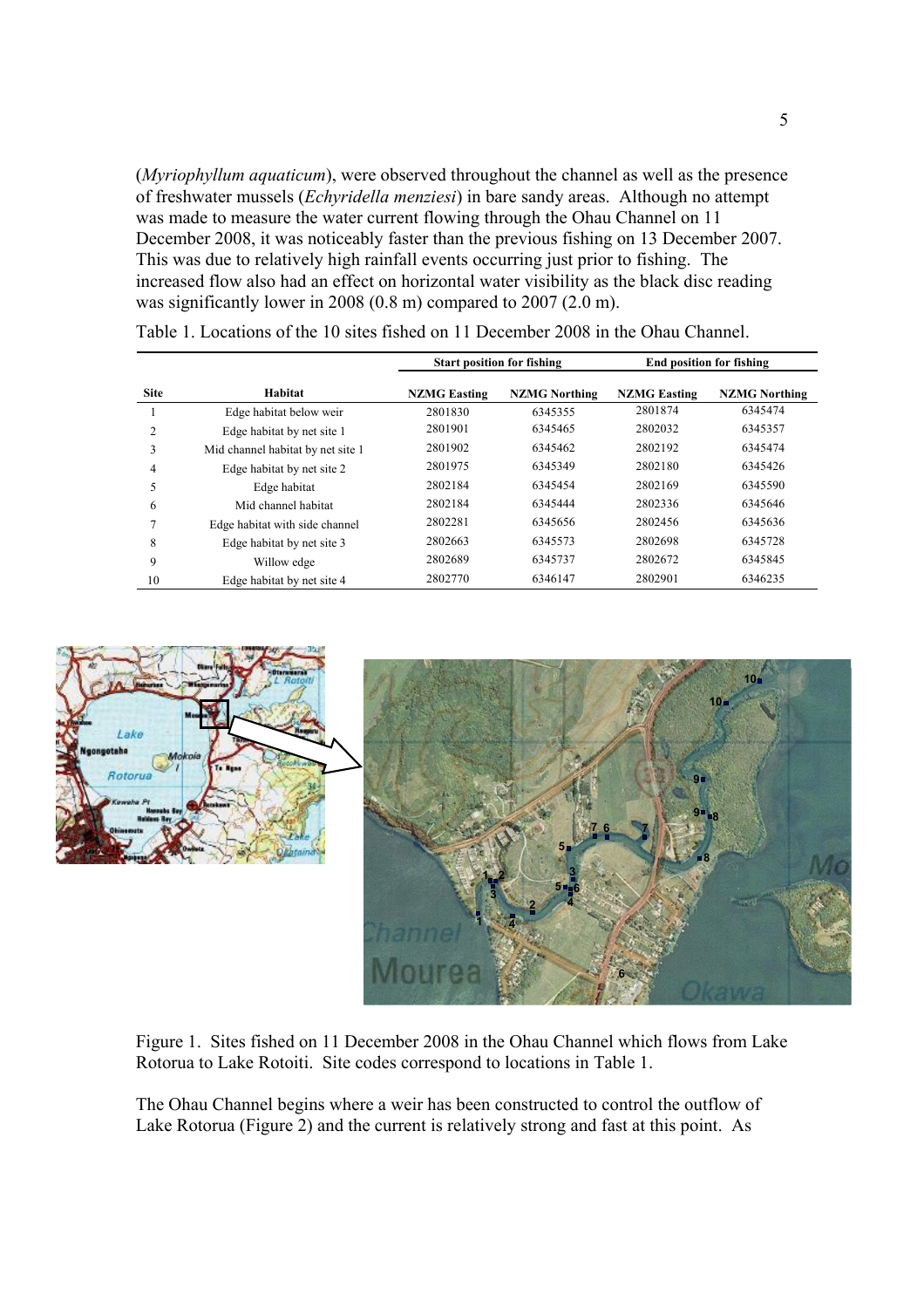distance from the weir increases the current slows as the channel widens and deepens (Figure 3) and an increase in the density of macrophyte beds occurs. At the downstream end of the Ohau Channel before it discharges into Lake Rotoiti the littoral zone is mainly dominated by willows (Figure 4).



Figure 2. The weir between Lake Rotorua and the Ohau Channel where currents are relatively strong and fast. Photo: Brendan Hicks.



Figure 3. Halfway down the Ohau Channel at old oxbow on the true left bank. Photo: Brendan Hicks.



Figure 4. Willows dominating the true left bank of the lower Ohau Channel. Photo: Brendan Hicks.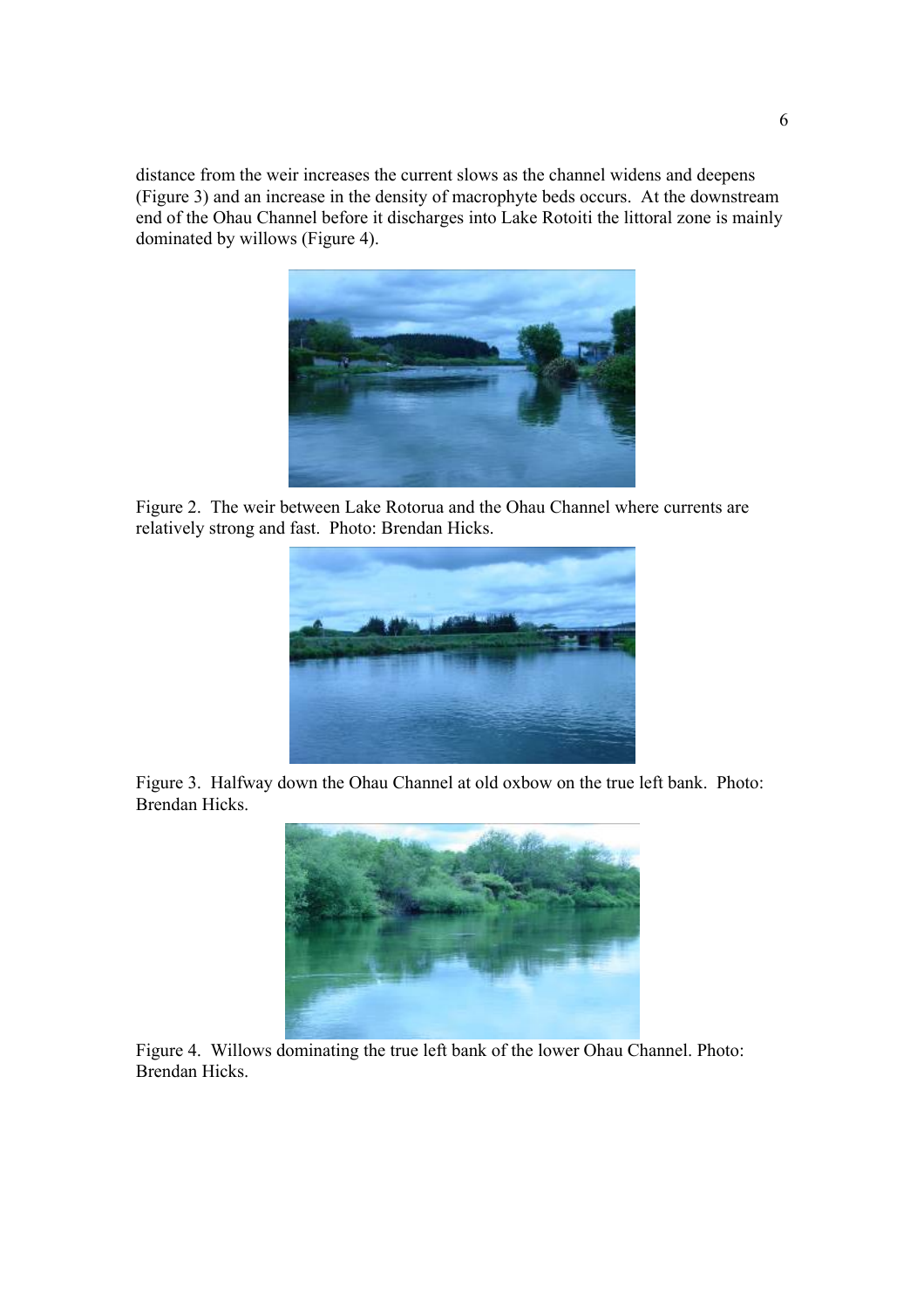## **4. Results**

We caught 776 fish comprising three native and three introduced species in 2.03 km of fished length or an area of  $8.12 \text{ km}^2$  from a total of 10 sites. Native species were common smelt (311), common bully (429) and longfin eels (1). The introduced species were rainbow trout (31), goldfish (2) (Table 2) and mosquitofish (not counted). No attempt was made to quantify the abundance or biomass of mosquitofish in the Ohau Channel because they are difficult to catch, being less susceptible to the electric field than other fish species.

The majority of common smelt were caught at sites 1, 2 and 4 (Table 2) which were all edge habitat sites at the upstream end of the Ohau Channel (close to Lake Rotorua). Densities of common smelt at these sites ranged from  $6.5$  to  $16.9$  fish  $100 \text{ m}^2$  (Table 3). At site 3 (mid-channel habitat) and all sites downstream of site 4, smelt densities decreased significantly with densities ranging from 0 to 0.7 fish 100  $m<sup>2</sup>$ . Catch per unit effort (CPUE) showed the same pattern with the highest CPUE  $(4.7 \text{ to } 14.5 \text{ fish min}^{-1})$ found at sites 1, 2 and 4 (upstream end of channel), whereas site 3 (mid-channel habitat) and all of the other sites downstream had low CPUE ranging from 0 to 0.3 fish  $min^{-1}$ (Table 4). Biomasses of smelt were also highest at sites 1, 2 and 4, ranging from 5.89 to 17.31 g  $100 \text{ m}^2$  whereas the rest of the sites had biomasses ranging from 0.00 to 0.73 g  $100 \text{ m}^2$  (Table 3).

Common bully were caught at all of the sites along the Ohau Channel except for in the mid-channel habitats (sites 3 and 6; Table 2). Densities ranged from 0 to 14.2 fish 100 m- $2$ <sup>2</sup> throughout the channel with the highest densities found at sites 4, 5 and 7 (11.1 to 14.2) fish  $100 \text{ m}^2$ ; Table 3). Common bully densities decreased upstream of site 4 (densities ranging from 0 to 5.8 fish 100 m<sup>-2</sup>) and downstream of site 7 (densities ranging from 1.1 to 7.9 fish 100  $\text{m}^2$ ). Sites 4, 5 and 7 were located in the middle section of the Ohau Channel and included large macrophyte beds. CPUE data (Table 4) also showed a similar trend with the highest CPUE found at sites 4, 5 and 7 (7.8 to 10.4 fish min<sup>-1</sup>) whereas CPUE was lower at the other sites. The highest biomass (22.75 g 100 m<sup>-2</sup>) of common bullies was found at site 8 where a high number of large bullies were captured. Biomasses ranged from 0.00 to 0.09 g  $m<sup>2</sup>$  at the other sites in the channel (Table 3).

A total of 31 rainbow trout were captured, with 26 of those being juveniles (FL< 200 mm). With the exception of the single juvenile rainbow trout found at site 10, all of the other rainbow trout were captured in the swiftly flowing mid-channel habitats (sites 3 and 6) (Table 2). The size of the rainbow trout ranged from 80 mm FL (juvenile) to 535 mm FL (adult) with a mean size of 190 mm FL. One 830 mm TL longfin eel was captured at site 2. Goldfish were only found at site 10 in relatively low densities.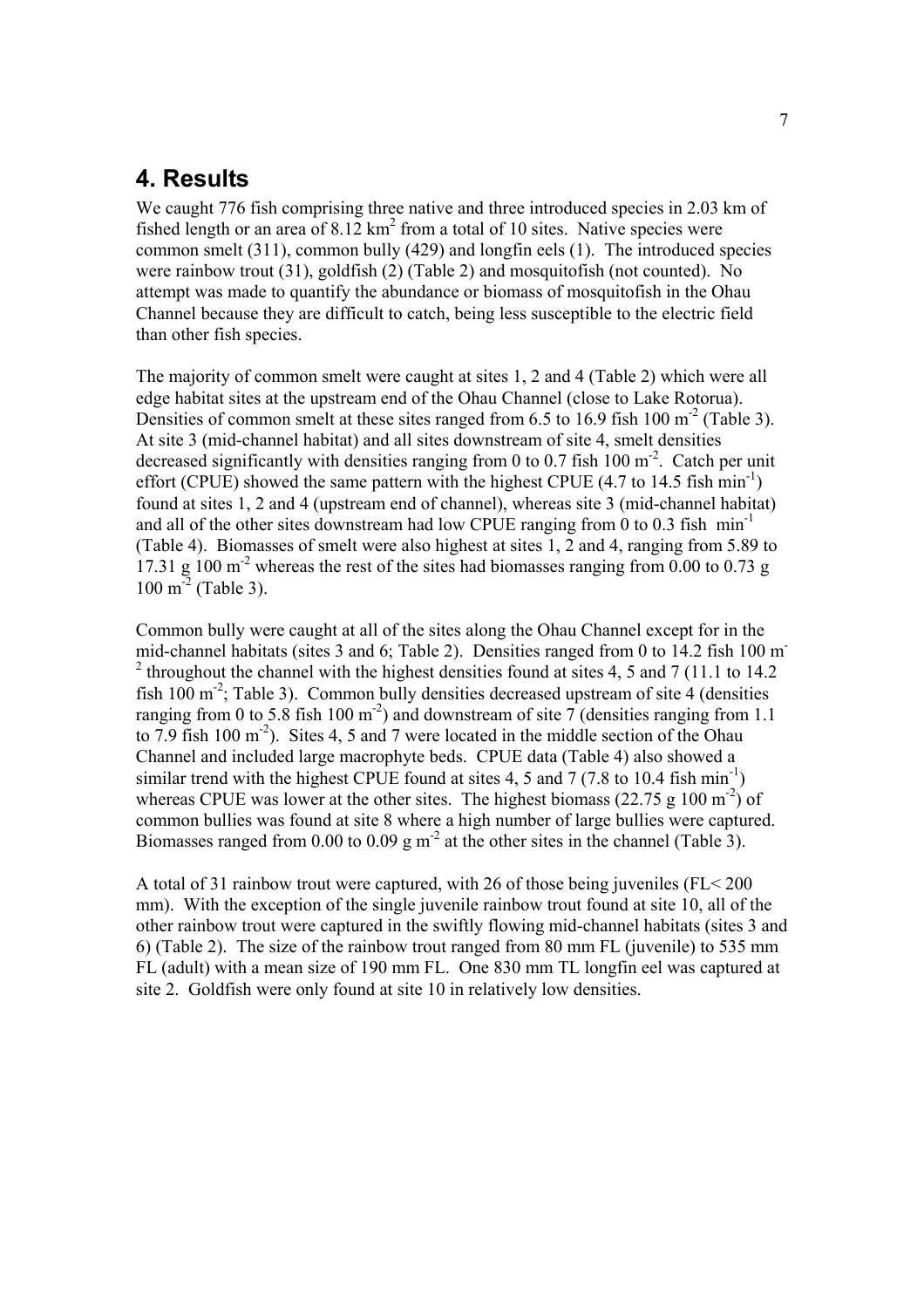|              |             |                                               | Number of fish per site |                 |          |                 |                              |                           |
|--------------|-------------|-----------------------------------------------|-------------------------|-----------------|----------|-----------------|------------------------------|---------------------------|
| Lake Rotorua | <b>Site</b> | Habitat                                       | Common<br>bully         | Common<br>smelt | Goldfish | Longfin<br>eels | Juvenile<br>rainbow<br>trout | Adult<br>rainbow<br>trout |
|              |             | Left bank edge habitat immediately below weir | 23                      | 104             | 0        | $\theta$        |                              |                           |
|              |             | Left bank edge habitat by trap site 1         | 42                      | 47              | $\theta$ |                 |                              |                           |
|              |             | Mid channel habitat by trap site 1            | $\theta$                | 3               | 0        |                 | 20                           |                           |
|              |             | Right bank edge habitat by trap site 2        | 104                     | 145             | 0        |                 |                              |                           |
|              |             | Right bank edge habitat                       | 78                      | 3               | 0        |                 |                              |                           |
|              | h           | Mid channel habitat                           | $\Omega$                | $\Omega$        | 0        |                 |                              |                           |
|              |             | Left bank edge habitat with side channel      | 104                     |                 | 0        |                 |                              |                           |
|              | 8           | Right bank edge habitat by trap site 3        | 54                      |                 | 0        |                 |                              |                           |
|              | 9           | Left bank willow edge                         | 17                      |                 | 0        |                 |                              |                           |
|              | 10          | Left bank edge habitat by trap site 4         |                         |                 | 2        | 0               |                              |                           |
| Lake Rotoiti | Total       |                                               | 774<br>429              | 311             | C        |                 | 26                           |                           |

| Table 2. Numbers of fish caught by boat electrofishing at 10 sites in the Ohau Channel |  |  |  |  |
|----------------------------------------------------------------------------------------|--|--|--|--|
| on 11 December 2008.                                                                   |  |  |  |  |

Table 3. Densities and biomasses of common smelt and bullies at sites in the Ohau Channel that were fished on 11 December 2008.

|                               |             |                                               | Total<br>distance<br>fished | Area<br>fished | <b>Bully density</b>      | <b>Smelt density</b>         | <b>Bully</b><br>biomass  | <b>Smelt</b><br>biomass |
|-------------------------------|-------------|-----------------------------------------------|-----------------------------|----------------|---------------------------|------------------------------|--------------------------|-------------------------|
| Lake Rotorua                  | <b>Site</b> | Habitat                                       | (m)                         | $(m^2)$        | (fish $100 \text{ m}^2$ ) | (fish $100 \text{ m}^{-2}$ ) | $(g 100 \text{ m}^{-2})$ | $(g 100 m-2)$           |
|                               |             | Left bank edge habitat immediately below weir | 154                         | 616            | 3.7                       | 16.9                         | 1.70                     | 17.31                   |
|                               | 2           | Left bank edge habitat by trap site 1         | 180                         | 720            | 5.8                       | 6.5                          | 4.01                     | 5.89                    |
|                               | 3           | Mid channel habitat by trap site 1            | 393                         | 1573           | 0.0                       | 0.2                          | 0.00                     | 0.25                    |
|                               | 4           | Right bank edge habitat by trap site 2        | 235                         | 940            | 11.1                      | 15.4                         | 9.39                     | 9.80                    |
|                               | 5           | Right bank edge habitat                       | 137                         | 548            | 14.2                      | 0.5                          | 8.89                     | 0.55                    |
|                               | 6           | Mid channel habitat                           | 306                         | 1224           | 0.0                       | 0.0                          | 0.00                     | 0.00                    |
|                               | Ξ           | Left bank edge habitat with side channel      | 191                         | 764            | 13.6                      | 0.1                          | 8.65                     | 0.17                    |
|                               | 8           | Right bank edge habitat by trap site 3        | 170                         | 680            | 7.9                       | 0.4                          | 22.75                    | 0.28                    |
|                               | 9           | Left bank willow edge                         | 109                         | 436            | 3.9                       | 0.7                          | 6.38                     | 0.73                    |
| $\mathbf{r}$ and $\mathbf{r}$ | 10          | Left bank edge habitat by trap site 4         | 158                         | 632            | 1.1                       | 0.3                          | 3.22                     | 0.35                    |

Lake Rotoiti

Table 4. CPUE (fish min<sup>-1</sup>) of common bully and common smelt in the Ohau Channel on 11 December 2008.

| Lake Rotorua | <b>Site</b> | Habitat                                       | <b>Time fished</b><br>(mins) | <b>Bully CPUE</b><br>$(fish min-1)$ | <b>Smelt CPUE</b><br>$(fish min-1)$ |
|--------------|-------------|-----------------------------------------------|------------------------------|-------------------------------------|-------------------------------------|
|              |             | Left bank edge habitat immediately below weir | 10                           | 2.3                                 | 10.4                                |
|              |             | Left bank edge habitat by trap site 1         | 10                           | 4.2                                 | 4.7                                 |
|              | 3           | Mid channel habitat by trap site 1            | 10                           | $\mathbf{0}$                        | 0.3                                 |
|              | 4           | Right bank edge habitat by trap site 2        | 10                           | 10.4                                | 14.5                                |
|              |             | Right bank edge habitat                       | 10                           | 7.8                                 | 0.3                                 |
|              | 6           | Mid channel habitat                           | 10                           | $\theta$                            | $\bf{0}$                            |
|              |             | Left bank edge habitat with side channel      | 10                           | 10.4                                | 0.1                                 |
|              | 8           | Right bank edge habitat by trap site 3        | 10                           | 5.4                                 | 0.3                                 |
|              | 9           | Left bank willow edge                         | 10                           | 1.7                                 | 0.3                                 |
|              | 10          | Left bank edge habitat by trap site 4         | 10                           | 0.7                                 | 0.2                                 |
| Lake Rotoiti |             |                                               |                              |                                     |                                     |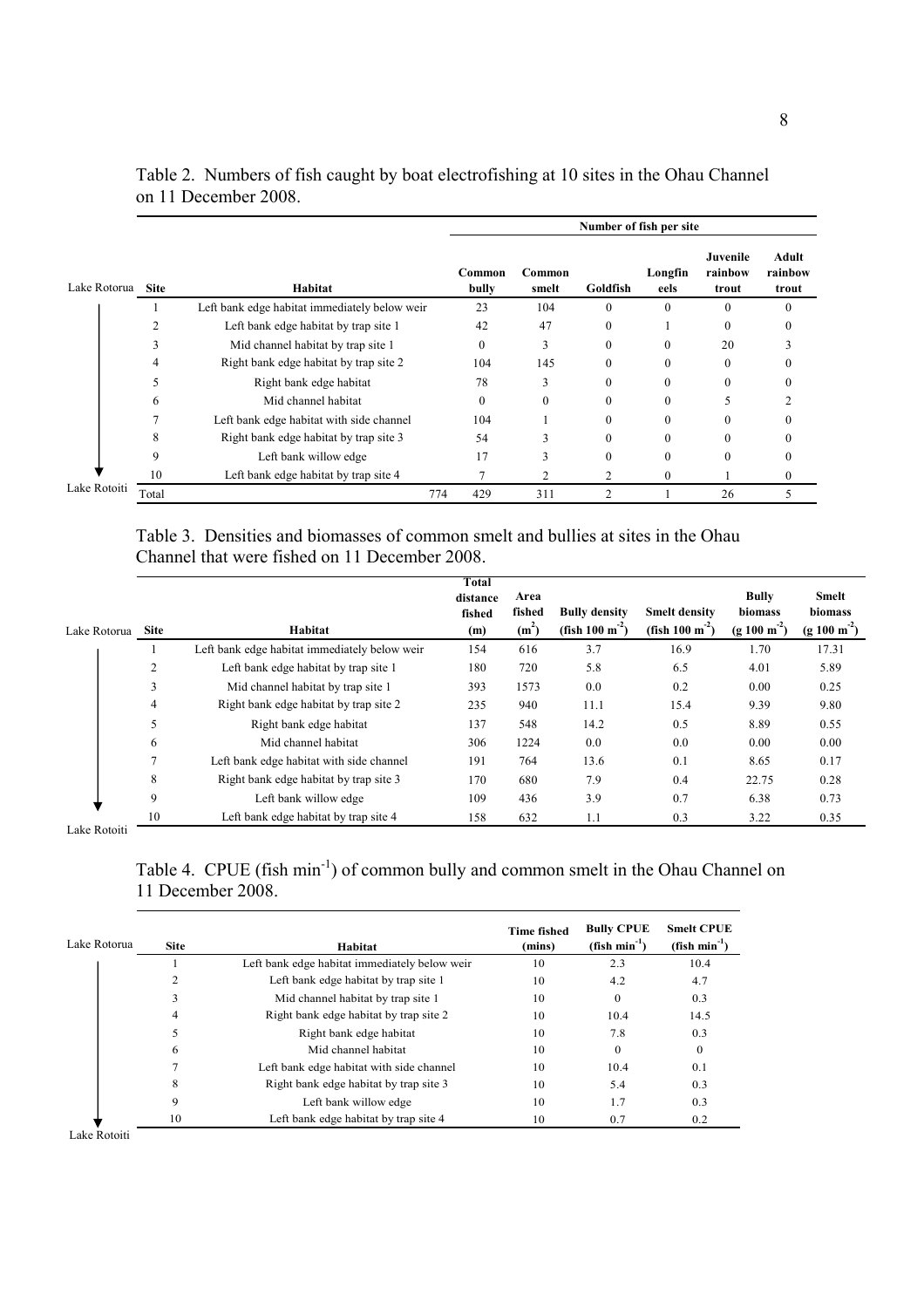Common smelt in the Ohau Channel ranged from 34 mm to 64 mm FL. The lengthfrequency distribution (Figure 5) shows that there are at least two size classes of common smelt in the Ohau Channel. Lower numbers of juvenile smelt (34 mm – 45 mm FL) were present compared to adult smelt (45 mm – 64 mm FL) as the juveniles only made up 23% of the total catch. Closer examination of length-frequency distribution at each individual site revealed that the highest density of juveniles was found at site 4 with a density of 7.2 fish  $100 \text{ m}^{-2}$ .



**Figure 5.** Length-frequency distribution of common smelt captured by boat electrofishing in the Ohau Channel on 11 December 2008.

Common bully in the Ohau Channel ranged from 20 mm to 87 mm. Size frequency data collected for common bully (Figure 6, Table 5) shows that the majority are in the smallest size class  $(< 35$  mm). Generally as the size of the bullies increased, the numbers of individuals in the size class decreased. Table 5 shows that although the numbers of common bully captured in 2007 was more than double the amount captured in 2008, the proportions in each size class are fairly similar with over 80% of the catch in both years being smaller than 51 mm.

**Table 5.** Numbers and proportions of common bully in each size class in the Ohau Channel in 2007 and 2008.

|           | No. of common bullies |      |      | % of total catch |
|-----------|-----------------------|------|------|------------------|
| $FL$ (mm) | 2007                  | 2008 | 2007 | 2008             |
| < 35      | 581                   | 203  | 54   |                  |
| $36 - 50$ | 303                   | 155  | 28   | 36               |
| $51 - 60$ | 141                   | 48   | 13   | 11               |
| > 60      | 60                    | 29   |      |                  |
| Total     | 1085                  | 435  | 100  | I ()()           |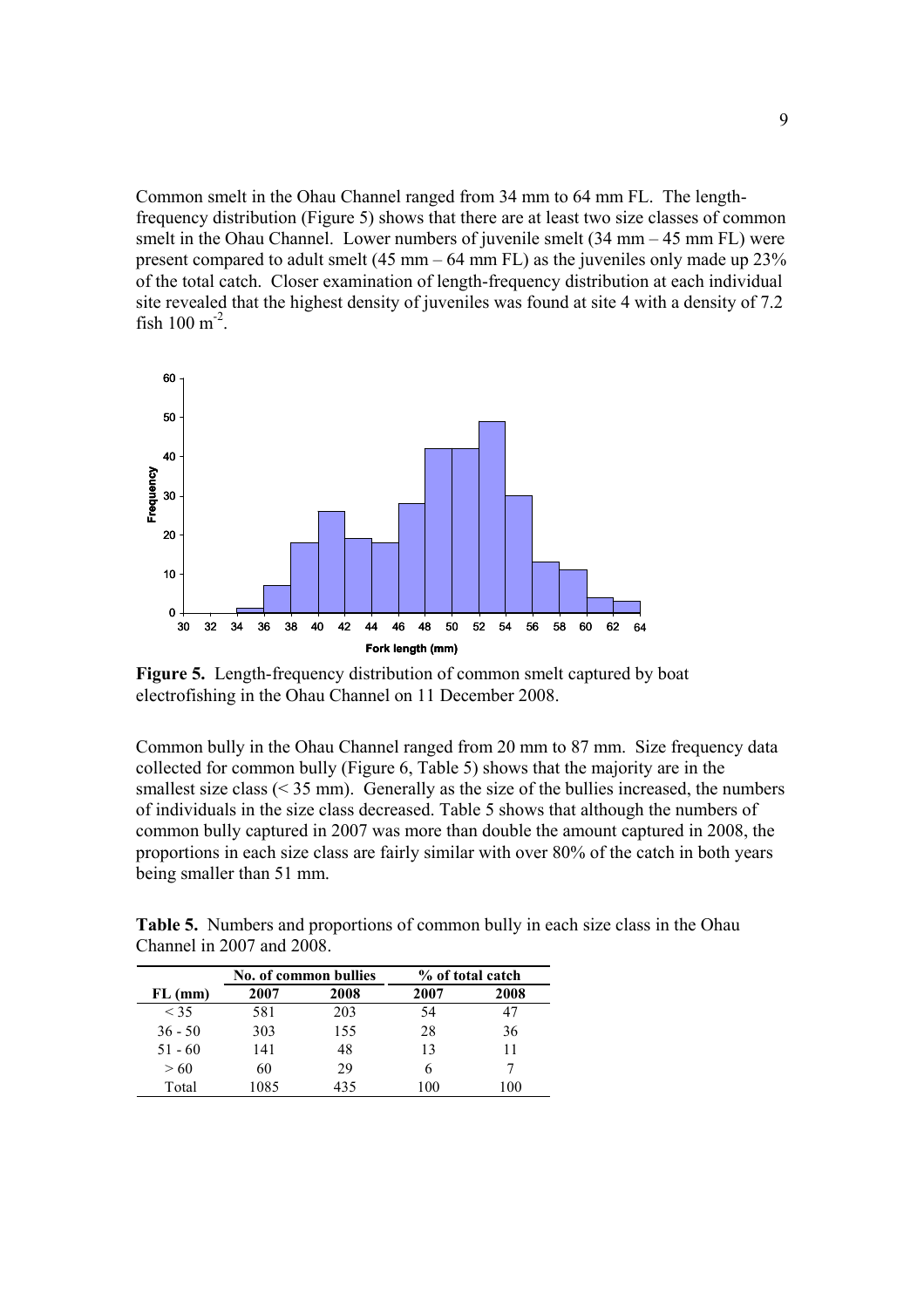

**Figure 6.** Length-frequency distribution of common bully captured by boat electrofishing in the Ohau Channel on 11 December 2008.

## **5. Conclusions**

The Ohau Channel was fished in mid December in both 2007 and 2008. The moderate conductivity of the Ohau Channel (183.7  $\mu$ S cm<sup>-1</sup>) allowed efficient power transfer from the water to the fish because the range of conductivities was about the same as the presumed conductivity of the fish. Previous fishing with the electrofishing boat in the North Island, in similar conductivities and habitats, and with similar machine settings, has caught a full size range ofeels, smelt, bullies, grey mullet, rudd, brown bullhead catfish, perch, tench, goldfish, and koi carp (Hicks et al., 2005). Thus we consider that the fishing carried out on the Ohau Channel was representative of the sizes and species present. On 13 December 2007, a total of 1267 fish were caught which was comprised of 1099 common bullies, 96 common smelt, 8 goldfish, 2 longfin eels and 13 rainbow trout (Brijs et al., 2007). On 11 December 2008, a total of 774 fish were caught which comprised 429 common bullies, 311 common smelt, 2 goldfish, 1 longfin eel and 31 rainbow trout.

Numbers of common smelt caught increased three fold in 2008 compared to 2007. The increase in common smelt numbers could be due in part to the fact that we fished for 10 minutes at every site in 2008 whereas in 2007 we only fished for 5 minutes at some sites (Sites 2, 4, 8 and 10) and 10 minutes at other sites (Sites 1, 3, 5, 6, 7 and 9). However, we found in 2007 that changing the duration of the fishing effort from 5 minutes (average smelt density of 4.9 fish  $100 \text{ m}^{-2}$ ) to 10 minutes (average smelt density of 3.1 fish 100 m  $^{2}$ ) did not have a great effect on the density of smelt caught (Brijs et al., 2008). An increase in smelt numbers could also be due to the increase in the flow of the Ohau Channel in 2008 compared to 2007, as this invariably caused an increase in the distance fished in the top 4 sites where there were relatively high flows. Successful capture of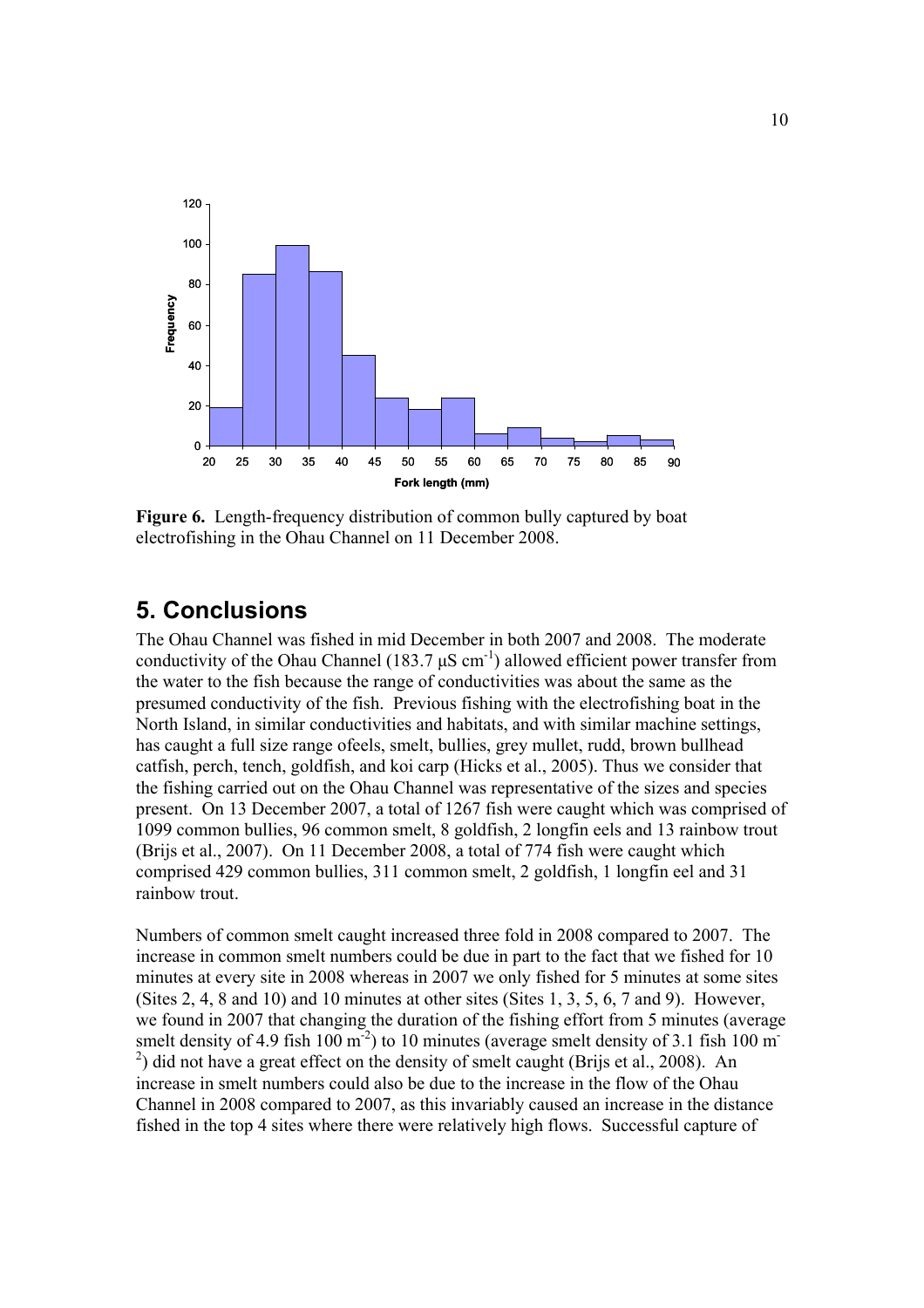stunned fish relies on the electrofishing boat travelling at the same speed as the water column otherwise stunned fish quickly go out of the reach of the nets. Because of this we found that total distance fished for the top 4 sites increased by an average of 40% which resulted in more schools of smelt being hit by the electric field. Although the numbers of smelt captured increased three-fold in 2008, the average density  $(4.1 \text{ fish } 100 \text{ m}^2)$  from 10 sites fished was not much higher than what was found in 2007 (3.2 fish 100 m-2).

In both 2007 and 2008, common smelt displayed a longitudinal pattern in their distribution along the Ohau Channel. The highest densities were found at sites 1 through to 4 with the exception of site 3 which was a mid-channel habitat. Traps set by NIWA also found that the most upstream trap (NIWA trap 1) which is located near site 2, consistently caught more than 70% of the smelt caught by all four traps (Rowe et al., 2008). High catch rates of smelt in the upper section of the Ohau Channel could be due to the presence of a velocity barrier across the weir which can prevent the movement of smelt into Lake Rotorua and concentrate them directly below the weir (Rowe et al., 2008). In both sampling periods, we found that downstream of site 4, heading towards Lake Rotoiti, the densities of common smelt decreased significantly with only a few individuals captured at each of the remaining sites. However, latest trapping results from NIWA (3 and 17 December 2008) showed that 24-30% of the smelt were caught in their third trap located near site 8, where we found very low densities in both sampling periods. A reason for this could be that at this site the smelt are actively migrating up the Ohau Channel and not congregating making it difficult to capture large numbers with the electrofishing boat. Smelt were mainly found in the littoral zones as they were generally absent from the mid-channel habitats in the Ohau Channel. This could be due to the high water velocity in the mid-channel habitats as smelt have limited swimming capabilities compared to other New Zealand freshwater fishes (McDowall, 1998) and this may limit them to the low velocity edges of the channel. It could also be due to the presence of macrophyte beds in the littoral areas, which provide cover and habitat for smelt.

Length-frequency distributions gathered in 2008 showed at least two size classes in the smelt population with numbers of adult smelt exceeding numbers of juvenile smelt. In both 2007 and 2008, we found that only 22 and 23% of the total catch was comprised of juvenile smelt (<44 mm)respectively. In 2007, we found that in the upstream reaches of the Ohau Channel, directly below the weir, a high number of juveniles were captured. Previous studies in the Waikato River have shown that juvenile smelt migrate upstream during the day (Stancliff et al., 1988) and because site 1 was the most upstream in the Ohau Channel it is possible that the juvenile smelt migrate to this point and congregate. However, in 2008 we found a different pattern with the highest density of juveniles at site 4. This could be due to the high flow velocity present at site 1 in 2008 which may have prevented juvenile smelt from remaining at that site and preferring site 4 as the flow velocity decreased with increasing distance from the weir.

In 2008 there was a decrease of approximately 60% in the number of common bullies caught compared to the numbers caught in 2007. Because common bullies are primarily benthic, the decrease in the number of bullies captured can largely be attributed to the decrease in water visibility in 2008 compared to 2007 (black disc readings of 0.8 m and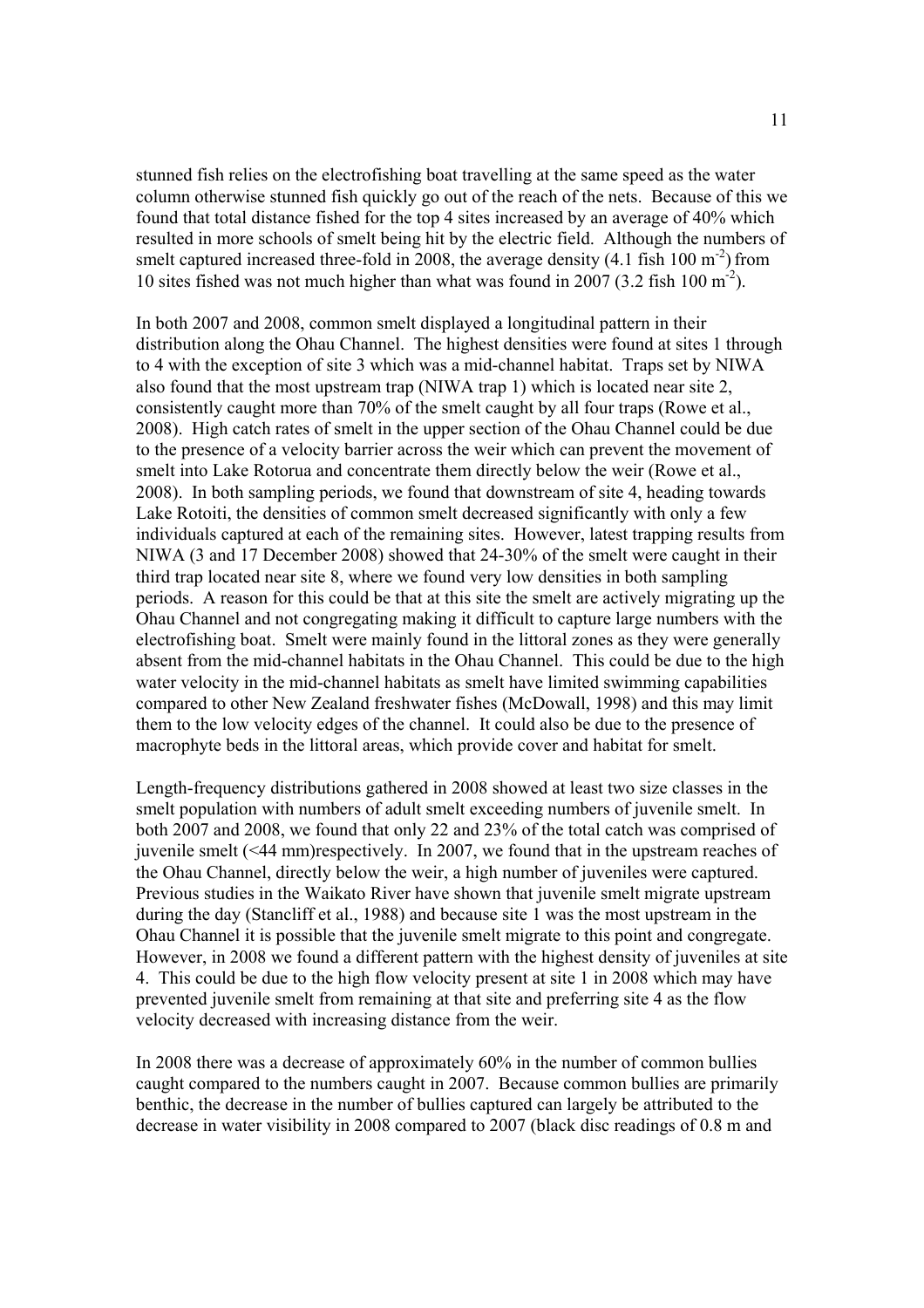2.0 m respectively). This is because it was much more difficult to spot them and thus a significant proportion of common bullies were able to avoid detection and capture. Although the total catch of common bullies was much lower in 2008, the proportions of common bullies in each size class was fairly similar in both years with over 80% of the catch in each year being smaller than 51 mm. In both 2007 and 2008, common bullies showed variable densities throughout the Ohau Channel and the highest densities were associated with the presence of macrophyte beds. There were very low common bully densities in the mid-channel habitats and the willow edge habitat. Mid-channel habitats may not be favourable for bullies due to the lack of macrophyte beds and the presence of strong currents whereas the willow edge may not be favourable for bully populations due to the presence of longfin eels. Self recruiting populations of eels have been shown to reduce the abundance of bullies in lakes (Rowe, 1999) and so the same pattern may be occurring in the Ohau Channel. The high proportion of small (<40 mm) common bully in both 2007 and 2008 strongly suggests that recruitment is occurring successfully.

In 2007, rainbow trout were seen in the upstream section of the Ohau Channel below the weir by sites 1, 2, 5 and 6. In 2008, the numbers of rainbow trout caught increased three fold and they were mainly found in the two swiftly flowing mid-channel habitats (sites 3 and 6). The upstream prevalence of trout (mainly at sites 1,2,3 and 4 in 2007 and site 3 in 2008) coincided with the local presence of higher densities of common smelt which is known to be a major prey for both brown and rainbow trout (Ward et al., 2005). In 2007 we found mainly adult trout (11 out of 13 fish caught) whereas in 2008 juvenile trout dominated (26 out of 31 fish caught). Longfin eels where only found in the downstream section of the Ohau Channel in amongst the willow dominated edges with relatively low flow velocities in 2007 but in 2008 the only longfin eel caught was found at site 2 in a back eddy. Unlike in 2007, no goldfish were found in the side channel (Site 7) in 2008 and instead they were present in low densities at site 10.

## **6. Acknowledgements**

We gratefully acknowledge the assistance in the field and lab from Jennifer Blair and Grant Tempero from the University of Waikato as well as the contract funding provided by EBOP.